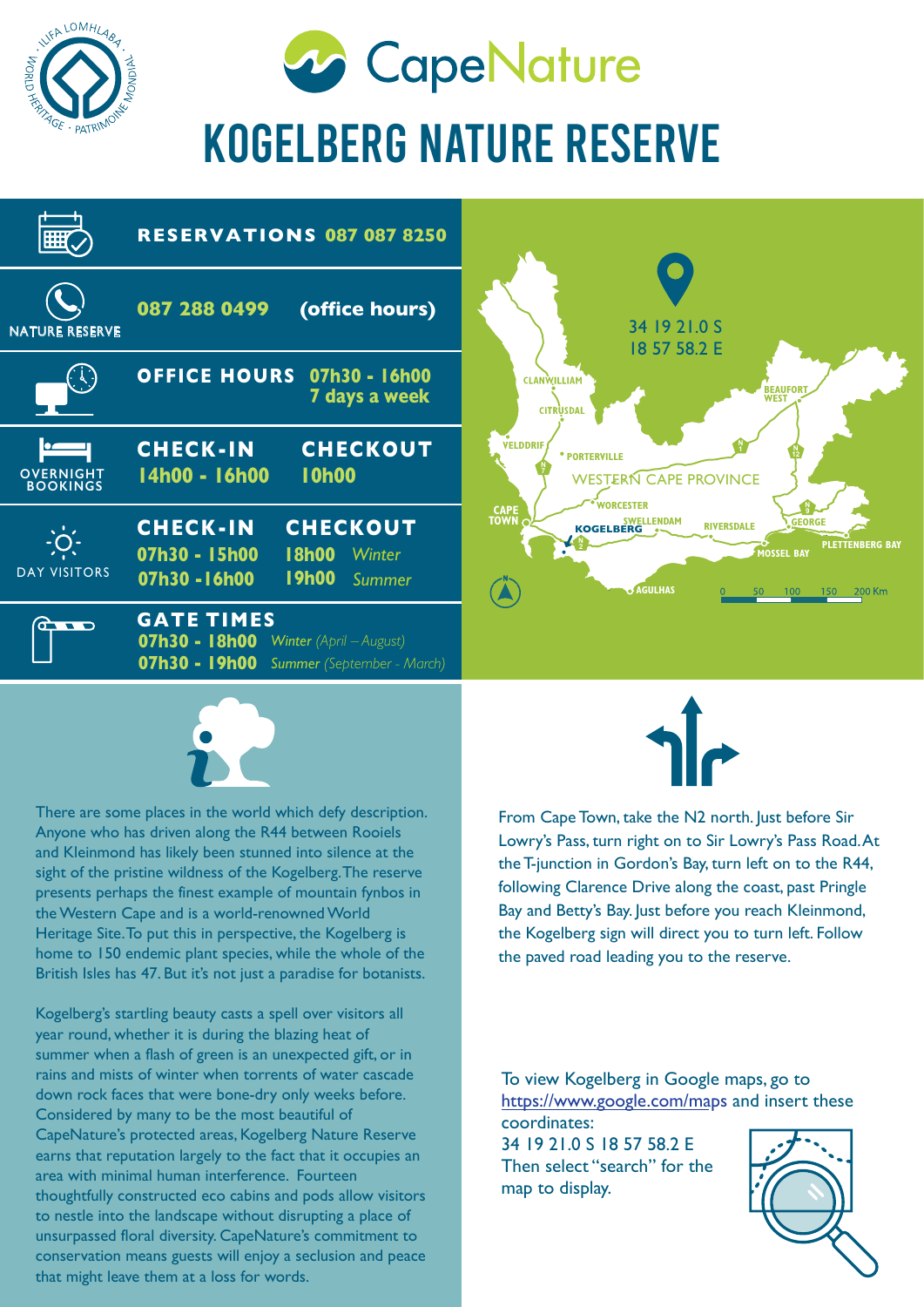## OUDEBOSCH SELF-CATERING ACCOMMODATION UNITS



![](_page_1_Picture_2.jpeg)

![](_page_1_Picture_3.jpeg)

X1

### **Erica | Marsh Rose | Fire Lily | Iris | Everlasting Daisy**

These glass fronted eco cabins afford occupants breath-taking views of the reserve. They sleep four people and consist of two bedrooms, one bathroom, one en-suite, and a spacious kitchen, lounge and dining area.

The cabins are named Erica, Marsh Rose, Fire Lily, Iris and Everlasting Daisy after endemic plant species found on the reserve. Everlasting Daisy and Iris are the only two eco cabins with wheelchair access as they have living areas on one level, but are not fitted with universal access fittings and features.

![](_page_1_Figure_7.jpeg)

ELECTRIC STOVE WITH INDUCTION HOB .<br>楽

INDUCTION KETTLE

FRIDGE COOKWARE TABLEWARE MICROWAVE TOASTER

 $\overline{1}$ 

![](_page_1_Picture_8.jpeg)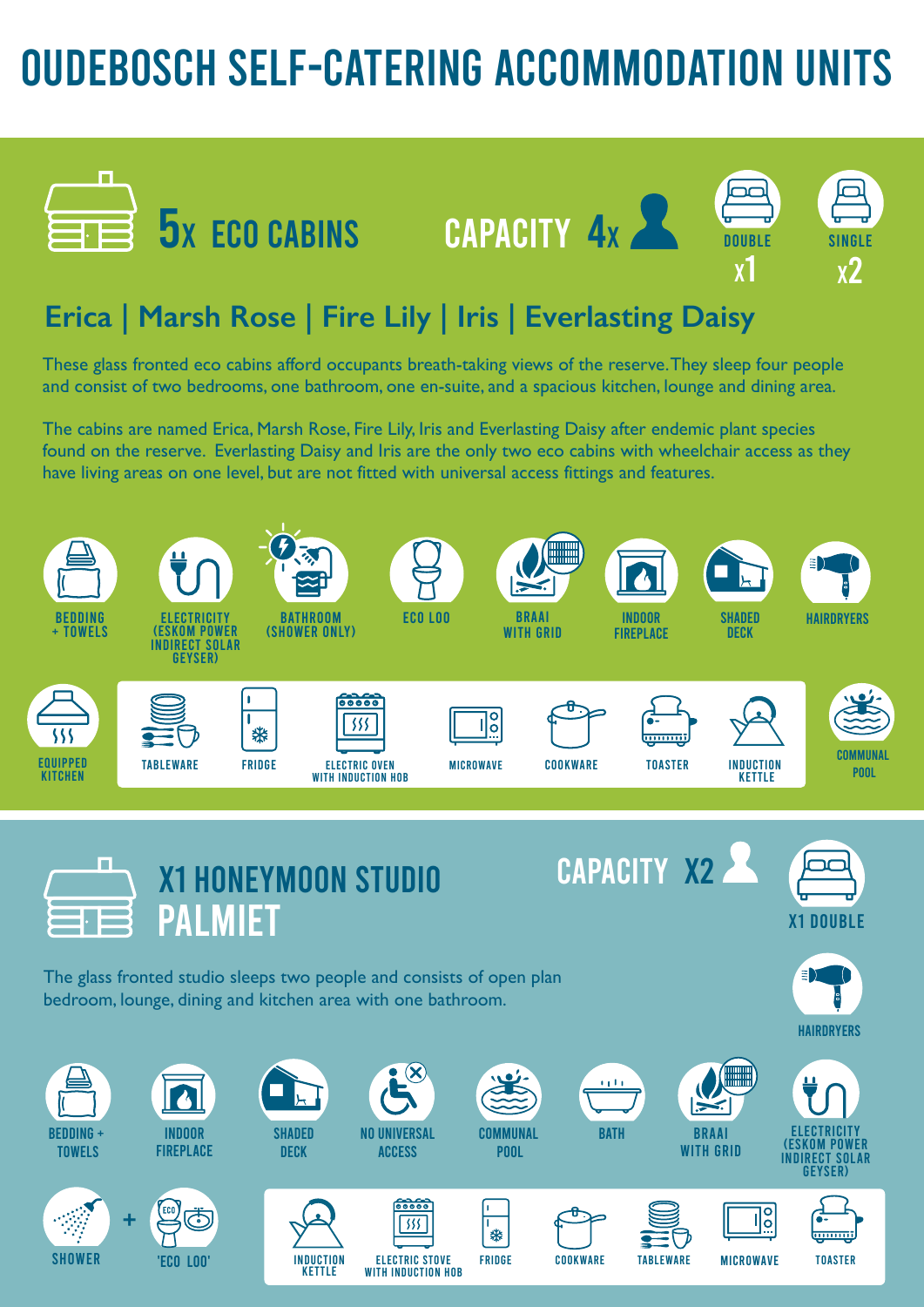# MBALI SELF-CATERING ACCOMMODATION UNITS

DOUBLE

 $\overline{\phantom{a}}$ 

SINGLE

X4

DOUBLE

X1

 $\mathbf{X}$ <sup> $\mathbf{I}$ </sup>

### **Silver Pagoda | Blue Stars | Pink Sugar Bush**

Glass fronted eco cabins afford occupants breath-taking views of the reserve. Three of the timber cabins sleep six people and consist of three bedrooms, one bathroom, one en-suite, and a spacious kitchen, lounge and dining area.

X3 ECO CABINS CAPACITY 6x

![](_page_2_Figure_3.jpeg)

### **Chincherinchee | Strooiblommetjie | Impepho Sundew | Golden Star**

Five glass fronted eco pods afford occupants breath-taking views of the reserve. Each unit sleeps two people and consists of open plan bedroom, lounge, dining and kitchen area with one bathroom.

![](_page_2_Figure_6.jpeg)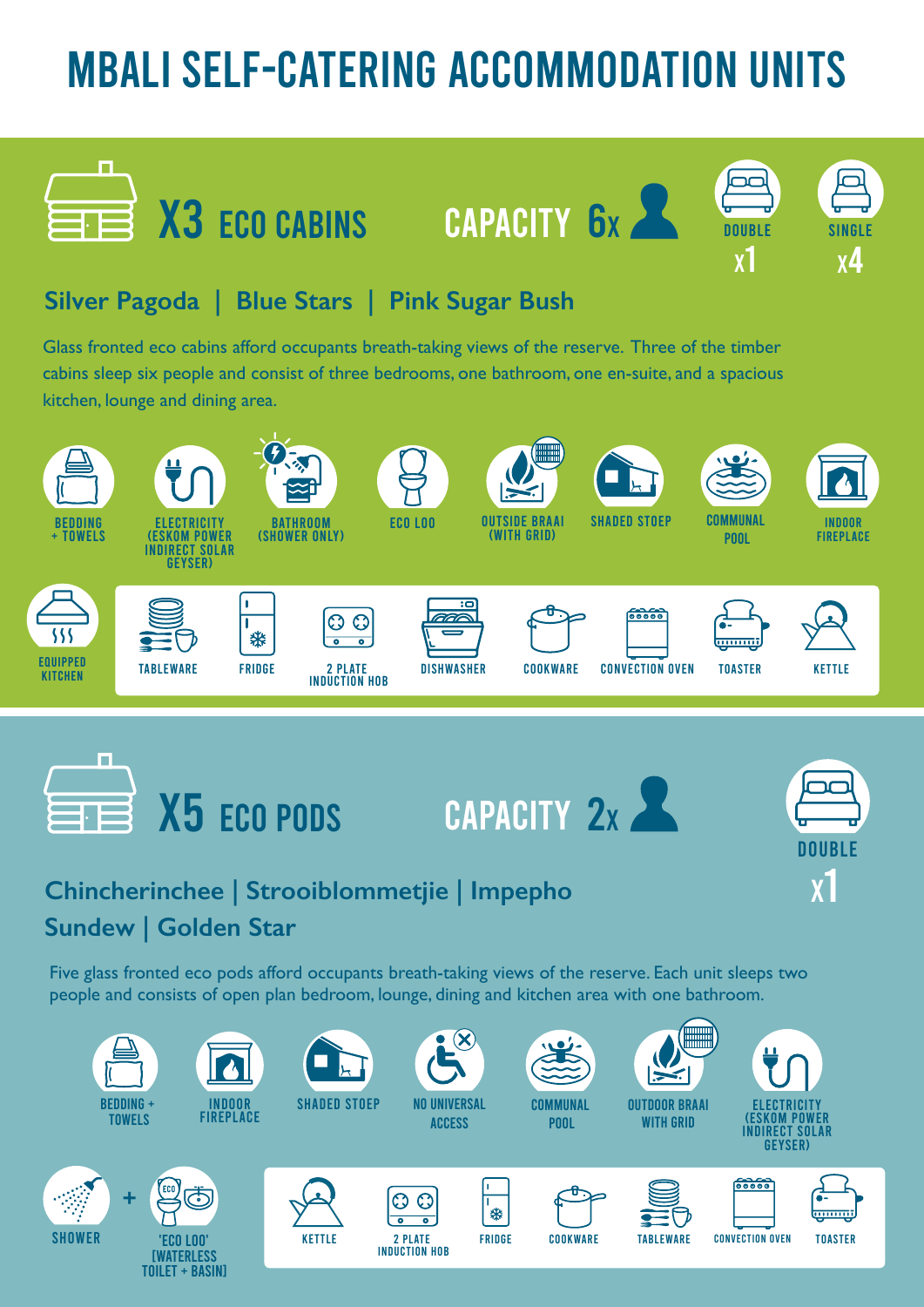# CHECKLIST: WHAT TO BRING

![](_page_3_Picture_1.jpeg)

THERE IS NO SHOP ON THE RESERVE. FOOD, BEVERAGES AND OTHER PROVISIONS MUST BE BOUGHT BEFOREHAND.

![](_page_3_Picture_3.jpeg)

### **THESE ITEMS ARE AVAILABLE ON REQUEST FROM RECEPTION**

![](_page_3_Picture_5.jpeg)

**IRON + IRONING BOARD HAIRDRYER BABY COT**

![](_page_3_Picture_7.jpeg)

![](_page_3_Picture_8.jpeg)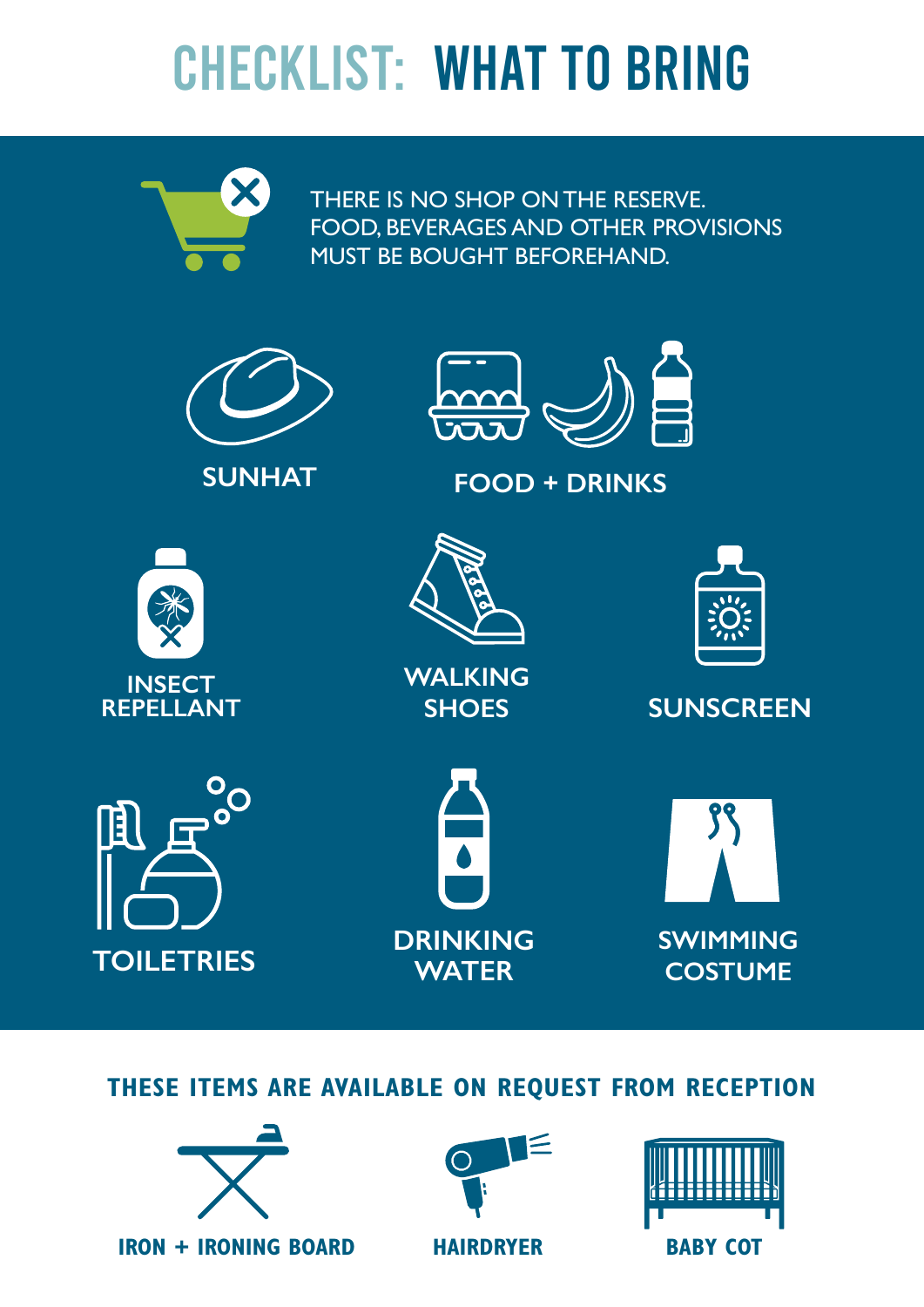![](_page_4_Picture_1.jpeg)

# ACTIVITIES | KOGELBERG RULES

### THE FOLLOWING ARE PROHIBITED:

![](_page_4_Picture_4.jpeg)

PICKING PLANTS PETS

![](_page_4_Picture_6.jpeg)

ROWDY BEHAVIOUR

![](_page_4_Picture_8.jpeg)

![](_page_4_Picture_9.jpeg)

![](_page_4_Picture_10.jpeg)

THROWING CIGARETTE BUTTS INTO THE VELD

![](_page_4_Picture_12.jpeg)

![](_page_4_Picture_13.jpeg)

DISTURBING OF ANY WILDLIFE

![](_page_4_Picture_15.jpeg)

**COLLECTING** FIREWOOD

![](_page_4_Picture_17.jpeg)

FEEDING OF ANY ANIMALS

![](_page_4_Picture_19.jpeg)

TAKING FURNITURE EQUIPMENT OR UTENSILS OUT OF THE CABIN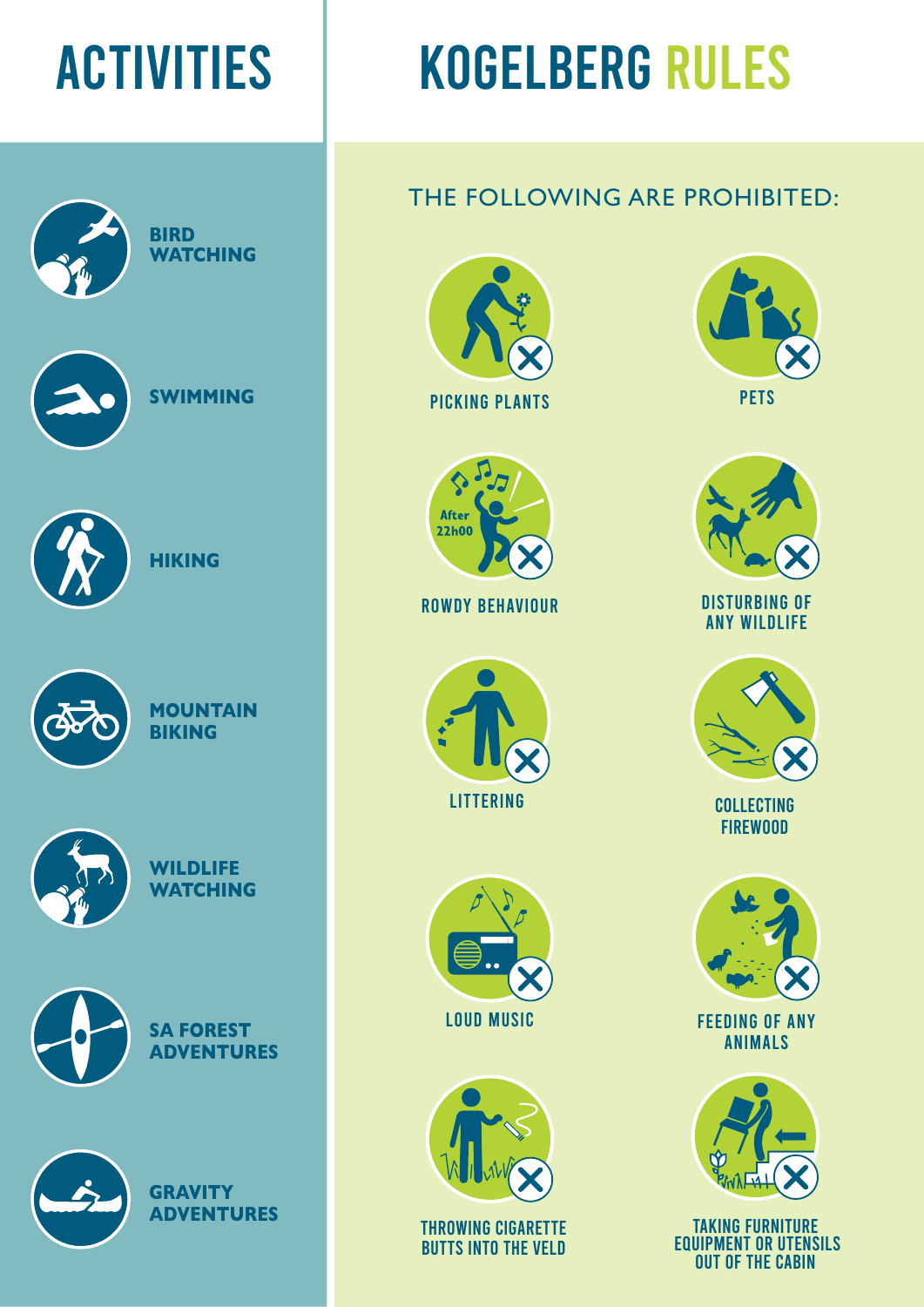### **PLEASE REMEMBER**

![](_page_5_Picture_1.jpeg)

**Keep the surrounds and facilities clean.**

![](_page_5_Picture_3.jpeg)

**Fires may only be made in designated fireplaces. A fire danger index board is located at the main office.** 

![](_page_5_Picture_5.jpeg)

**Make sure that all fires are extinguished before you leave or go to sleep.**

![](_page_5_Picture_7.jpeg)

**All swimmers need to shower before swimming in the eco-pool.**

![](_page_5_Picture_9.jpeg)

**Please bring your own firelighters.**

![](_page_5_Picture_11.jpeg)

**Avoid light pollution – do not leave outside lights on all night.**

![](_page_5_Picture_13.jpeg)

**Keep all noise to a minimum after 22h00.**

![](_page_5_Picture_15.jpeg)

**Please do not take hot coals from the braai area to the indoor fire place.** 

![](_page_5_Picture_17.jpeg)

**Visitors are liable for any loss or damage to reserve property due to negligence.**